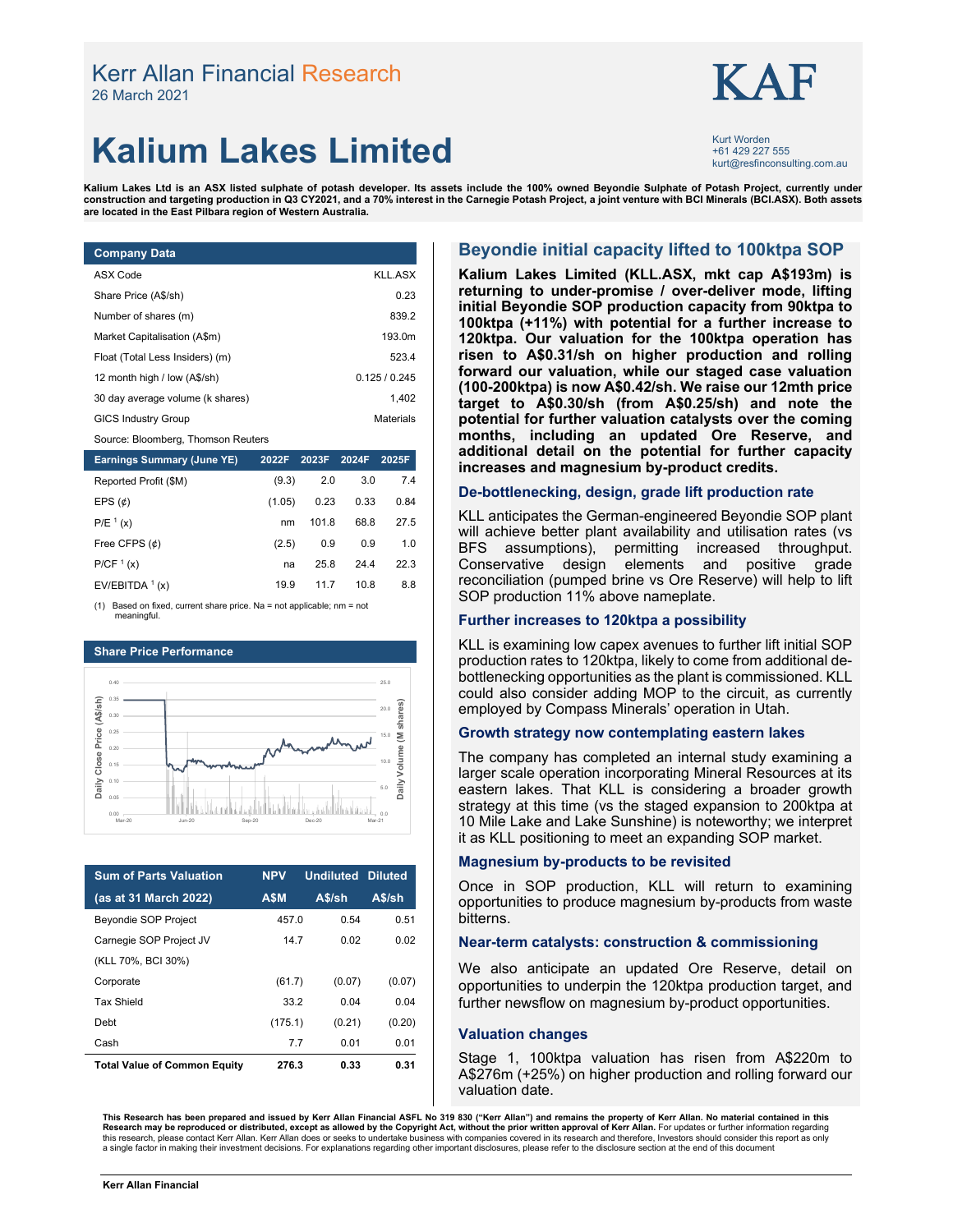| Kalium Lakes Limited                                        |                    | 2022E            | 2023E            | 2024E                    | 2025E                    | 2026E                    | 2027E            | 2028E                    | 2029E            | 2030E            |
|-------------------------------------------------------------|--------------------|------------------|------------------|--------------------------|--------------------------|--------------------------|------------------|--------------------------|------------------|------------------|
| <b>General Assumptions</b>                                  |                    |                  |                  |                          |                          |                          |                  |                          |                  |                  |
| Inflation                                                   | %                  | 2.00%            | 2.00%            | 2.00%                    | 2.00%                    | 2.00%                    | 2.00%            | 2.00%                    | 2.00%            | 2.00%            |
| <b>AUDUSD</b>                                               | <b>AUDUSD</b>      | 0.75             | 0.75             | 0.75                     | 0.75                     | 0.75                     | 0.75             | 0.75                     | 0.75             | 0.75             |
| Standard SOP Price (CFR Fremantle)                          | US\$/t, Real       | 450              | 450              | 450                      | 475                      | 475                      | 488              | 500                      | 500              | 508              |
| SOP Price with premia (CFR Fremantle)                       | US\$/t, Real       | 510              | 510              | 510                      | 538                      | 538                      | 552              | 566                      | 566              | 575              |
| Beyondie Project Ownership                                  | %                  | 100%             | 100%             | 100%                     | 100%                     | 100%                     | 100%             | 100%                     | 100%             | 100%             |
| <b>Beyondie Resources</b>                                   | Mt SOP             | 31.33            | 31.22            | 31.11                    | 31.00                    | 30.88                    | 30.77            | 30.66                    | 30.55            | 30.44            |
| <b>Beyondie Reserves</b>                                    | Mt SOP             | 5.05             | 4.94             | 4.83                     | 4.71                     | 4.60                     | 4.49             | 4.38                     | 4.27             | 4.16             |
| <b>Brine Piped to Ponds</b>                                 | GL/year            | 6.9              | 8.5              | 8.5                      | 8.5                      | 8.5                      | 8.5              | 8.5                      | 8.6              | 8.6              |
| K Grade                                                     | mg/L               | 5,843            | 5,843            | 5,843                    | 5,843                    | 5,843                    | 5,843            | 5,843                    | 5,812            | 5,812            |
| SOP Grade                                                   | Kg/m <sup>3</sup>  | 13.03            | 13.03            | 13.03                    | 13.03                    | 13.03                    | 13.03            | 13.03                    | 12.96            | 12.96            |
| <b>Contained SOP</b>                                        | kt                 | 90.2             | 111.1            | 111.1                    | 111.1                    | 111.1                    | 111.1            | 111.1                    | 111.0            | 111.0            |
| <b>Evaporation Pond Recovery</b>                            | %                  | 94.0%            | 94.0%            | 94.0%                    | 94.0%                    | 94.0%                    | 94.0%            | 94.0%                    | 94.0%            | 94.0%            |
| <b>Purification Plant Recovery</b>                          | %                  | 89.2%            | 96.0%            | 96.0%                    | 96.0%                    | 96.0%                    | 96.0%            | 96.0%                    | 96.0%            | 96.0%            |
| <b>SOP Produced</b>                                         | kt                 | 75.7             | 100.2            | 100.2                    | 100.2                    | 100.2                    | 100.2            | 100.2                    | 100.2            | 100.2            |
| <b>Income Statement</b>                                     |                    |                  |                  |                          |                          |                          |                  |                          |                  |                  |
| Revenue                                                     | A\$'000            | 41,627           | 56,103           | 57,226                   | 61,769                   | 63,004                   | 66,039           | 69,154                   | 70,507           | 73,047           |
| Operating expenses                                          | A\$'000            | (19, 445)        | (22, 625)        | (23, 077)                | (23, 539)                | (24, 010)                | (24, 490)        | (24,980)                 | (25, 479)        | (25, 998)        |
| Corporate costs                                             | A\$'000            | (3,699)          | (3,773)          | (3,848)                  | (3,925)                  | (4,004)                  | (4,084)          | (4, 165)                 | (4, 249)         | (4, 334)         |
| <b>EBITDA</b>                                               | A\$'000            | 18,483           | 29,706           | 30,301                   | 34,305                   | 34,990                   | 37,466           | 40,009                   | 40,780           | 42,716           |
| D&A expense                                                 | A\$'000            | (22, 522)        | (20, 998)        | (21, 144)                | (21, 294)                | (21, 447)                | (21,602)         | (21, 761)                | (21, 923)        | (22,088)         |
| EBIT                                                        | A\$'000            | (4,039)          | 8,709            | 9,156                    | 13,011                   | 13,544                   | 15,864           | 18,248                   | 18,857           | 20,628           |
| Interest expenses<br>Other finance costs                    | A\$'000<br>A\$'000 | (5,280)          | (6,700)          | (6, 185)                 | (5, 579)                 | (4,889)                  | (4,223)          | (3, 493)                 | (2,687)          | (1,849)          |
| Profit before tax                                           | A\$'000            | (9,319)          | 2,009            | 2,971                    | 7,432                    | 8,655                    | 11,640           | 14,755                   | 16,170           | 18,778           |
| Income tax expense                                          | A\$'000            |                  |                  |                          |                          | (2, 138)                 | (3, 492)         | (4, 427)                 | (4, 851)         | (5,633)          |
| <b>Extraordinary items</b>                                  | A\$'000            |                  |                  |                          |                          |                          |                  |                          |                  |                  |
| <b>NPAT</b>                                                 | A\$'000            | (9,319)          | 2,009            | 2,971                    | 7,432                    | 6,516                    | 8,148            | 10,329                   | 11,319           | 13,145           |
| <b>Cashflow Statement</b>                                   |                    |                  |                  |                          |                          |                          |                  |                          |                  |                  |
| Cash flows from operating activities                        |                    |                  |                  |                          |                          |                          |                  |                          |                  |                  |
| Receipts from customers                                     | A\$'000            | 37,123           | 55,965           | 57,133                   | 61,393                   | 62,901                   | 65,642           | 69,042                   | 70,396           | 72,744           |
| Receipts from Corporate                                     | A\$'000            |                  |                  |                          |                          |                          |                  |                          |                  |                  |
| Interest received                                           | A\$'000            |                  |                  |                          |                          | ٠                        |                  |                          |                  |                  |
| Payments to suppliers                                       | A\$'000            | (17, 620)        | (22, 578)        | (23, 040)                | (23, 501)                | (23, 971)                | (24, 450)        | (24, 939)                | (25, 437)        | (25, 955)        |
| Corporate costs                                             | A\$'000            | (3,693)          | (3,767)          | (3,842)                  | (3,919)                  | (3,997)                  | (4,077)          | (4, 159)                 | (4,242)          | (4, 327)         |
| Tax paid                                                    | A\$'000            |                  |                  |                          |                          | (2, 138)                 | (3, 492)         | (4, 427)                 | (4, 851)         | (5,633)          |
| Cash flows from investing activities                        |                    |                  |                  |                          |                          |                          |                  |                          |                  |                  |
| Proceeds from disposal of property,<br>plant, and equipment | A\$'000            |                  |                  |                          |                          |                          |                  |                          |                  |                  |
| Proceeds from sale of other financial                       |                    |                  |                  |                          |                          |                          |                  |                          |                  |                  |
| assets                                                      | A\$'000            |                  |                  |                          |                          | Ē.                       |                  |                          |                  |                  |
| Payments for property, plant and<br>equipment               | A\$'000            | (25,606)         | (2, 173)         | (2, 217)                 | (2, 261)                 | (2,306)                  | (2, 352)         | (2, 399)                 | (2, 447)         | (2, 496)         |
| Payments for acquired exploration and                       |                    |                  |                  |                          |                          |                          |                  |                          |                  |                  |
| evaluation expenditure                                      | A\$'000            |                  |                  |                          |                          |                          |                  |                          |                  |                  |
| Cash flows from financing activities                        |                    |                  |                  |                          |                          |                          |                  |                          |                  |                  |
| Proceeds from borrowings / Debt                             | A\$'000            | 2,826            | 92               | 56                       | 338                      | 63                       | 357              | 72                       | 71               | 260              |
| Refinancing<br>Movements in DSRA                            | A\$'000            | (3,260)          | (412)            | (122)                    | (699)                    | 414                      | (237)            | (343)                    | (105)            | (167)            |
| Proceeds from equity raised (net of                         |                    |                  |                  |                          |                          |                          |                  |                          |                  |                  |
| costs)                                                      | A\$'000            |                  |                  |                          |                          |                          |                  |                          |                  |                  |
| Proceeds from conversion of options                         | A\$'000            |                  |                  |                          |                          | Ĭ.                       |                  |                          |                  |                  |
| Interest and other finance costs paid                       | A\$'000            | (5, 280)         | (6,700)          | (6, 185)                 | (5, 579)                 | (4,889)                  | (4, 223)         | (3, 493)                 | (2,687)          | (1, 849)         |
| (borrowing costs)<br>Arranging Fees                         | A\$'000            |                  |                  |                          |                          |                          |                  |                          |                  |                  |
| Repayment of borrowings                                     | A\$'000            | (5,450)          | (12, 954)        | (13,880)                 | (17, 136)                | (16,988)                 | (17, 855)        | (19,621)                 | (20, 670)        | (22, 259)        |
| Dividends paid                                              | A\$'000            |                  |                  |                          |                          |                          | (3,716)          | (6, 553)                 | (7, 196)         | (8, 116)         |
| Net increase / decrease in cash and                         | A\$'000            | (20, 960)        | 7,474            | 7,903                    | 8,636                    | 9,089                    | 5,596            | 3,180                    | 2,830            | 2,202            |
| cash equivalents<br>Effect of exchange rate movements on    |                    |                  |                  |                          |                          |                          |                  |                          |                  |                  |
| cash<br>Cash and cash equivalents at the end                | A\$'000            |                  |                  | $\overline{\phantom{a}}$ | $\overline{\phantom{m}}$ | $\overline{\phantom{m}}$ |                  | $\overline{\phantom{a}}$ |                  |                  |
| of the period                                               | A\$'000            | 8,176            | 15,650           | 23,553                   | 32,189                   | 41,278                   | 46,874           | 50,054                   | 52,884           | 55,086           |
| <b>Balance Sheet</b>                                        |                    |                  |                  |                          |                          |                          |                  |                          |                  |                  |
| Cash and cash equivalents                                   | A\$'000            | 8,176            | 15,650           | 23,553                   | 32,189                   | 41,278                   | 46,874           | 50,054                   | 52,884           | 55,086           |
| Trade and other receivables                                 | A\$'000            | 7,084            | 7,223            | 7,316                    | 7,691                    | 7,794                    | 8,190            | 8,303                    | 8,414            | 8,717            |
| <b>Total Current Assets</b>                                 | A\$'000            | 15,261           | 22,873           | 30,868                   | 39,880                   | 49,071                   | 55,064           | 58,356                   | 61,298           | 63,803           |
| Property, Plant and Equipment                               | A\$'000            | 295,957          | 277,132          | 258,204                  | 239,171                  | 220,031                  | 200,781          | 181,419                  | 161,943          | 142,352          |
| Debt Service Reserve Account                                | A\$'000            | 3,260            | 3,672            | 3,794                    | 4,493                    | 4,079                    | 4,316            | 4,659                    | 4,765            | 4,932            |
| Right of Use Asset                                          | A\$'000            | 146              | 146              | 146                      | 146                      | 146                      | 146              | 146                      | 146              | 146              |
| <b>Total Non-Current Assets</b><br>Payables                 | A\$'000<br>A\$'000 | 299,362<br>2,132 | 280,949<br>2,184 | 262,144                  | 243,810<br>2,272         | 224,256<br>2,318         | 205,243<br>2,364 | 186,224<br>2,412         | 166,854<br>2,460 | 147,429<br>2,510 |
| Lease Liabilities                                           | A\$'000            | 219              | 219              | 2,228<br>219             | 219                      | 219                      | 219              | 219                      | 219              | 219              |
| Provisions                                                  | A\$'000            | 105              | 105              | 105                      | 105                      | 105                      | 105              | 105                      | 105              | 105              |
| <b>Total Current Liabilities</b>                            | A\$'000            | 2,456            | 2,509            | 2,552                    | 2,597                    | 2,642                    | 2,689            | 2,736                    | 2,784            | 2,834            |
| Borrowings                                                  | A\$'000            | 172,300          | 159,438          | 145,613                  | 128,815                  | 111,890                  | 94,392           | 74,842                   | 54,242           | 32,244           |
| Provisions                                                  | A\$'000            | 8,546            | 8,546            | 8,546                    | 8,546                    | 8,546                    | 8,546            | 8,546                    | 8,546            | 8,546            |
| <b>Total Non-Current Liabilities</b>                        | A\$'000            | 180,846          | 167,984          | 154,159                  | 137,361                  | 120,436                  | 102,938          | 83,388                   | 62,789           | 40,790           |
| <b>Net Assets</b>                                           | A\$'000            | 131,321          | 133,330          | 136,301                  | 143,732                  | 150,249                  | 154,680          | 158,456                  | 162,580          | 167,608          |
| <b>Contributed Equity</b>                                   | A\$'000            | 184,671          | 184,671          | 184,671                  | 184,671                  | 184,671                  | 184,671          | 184,671                  | 184,671          | 184,671          |
| Reserves                                                    | A\$'000            | 8,271            | 8,271            | 8,271                    | 8,271                    | 8,271                    | 8,271            | 8,271                    | 8,271            | 8,271            |
| <b>Retained Losses</b>                                      | A\$'000            | (61, 621)        | (59, 612)        | (56, 641)                | (49, 210)                | (42, 693)                | (38, 262)        | (34, 486)                | (30, 362)        | (25, 334)        |
| <b>Total Equity</b>                                         | A\$'000            | 131,321          | 133,330          | 136,301                  | 143,732                  | 150,249                  | 154,680          | 158,456                  | 162,580          | 167,608          |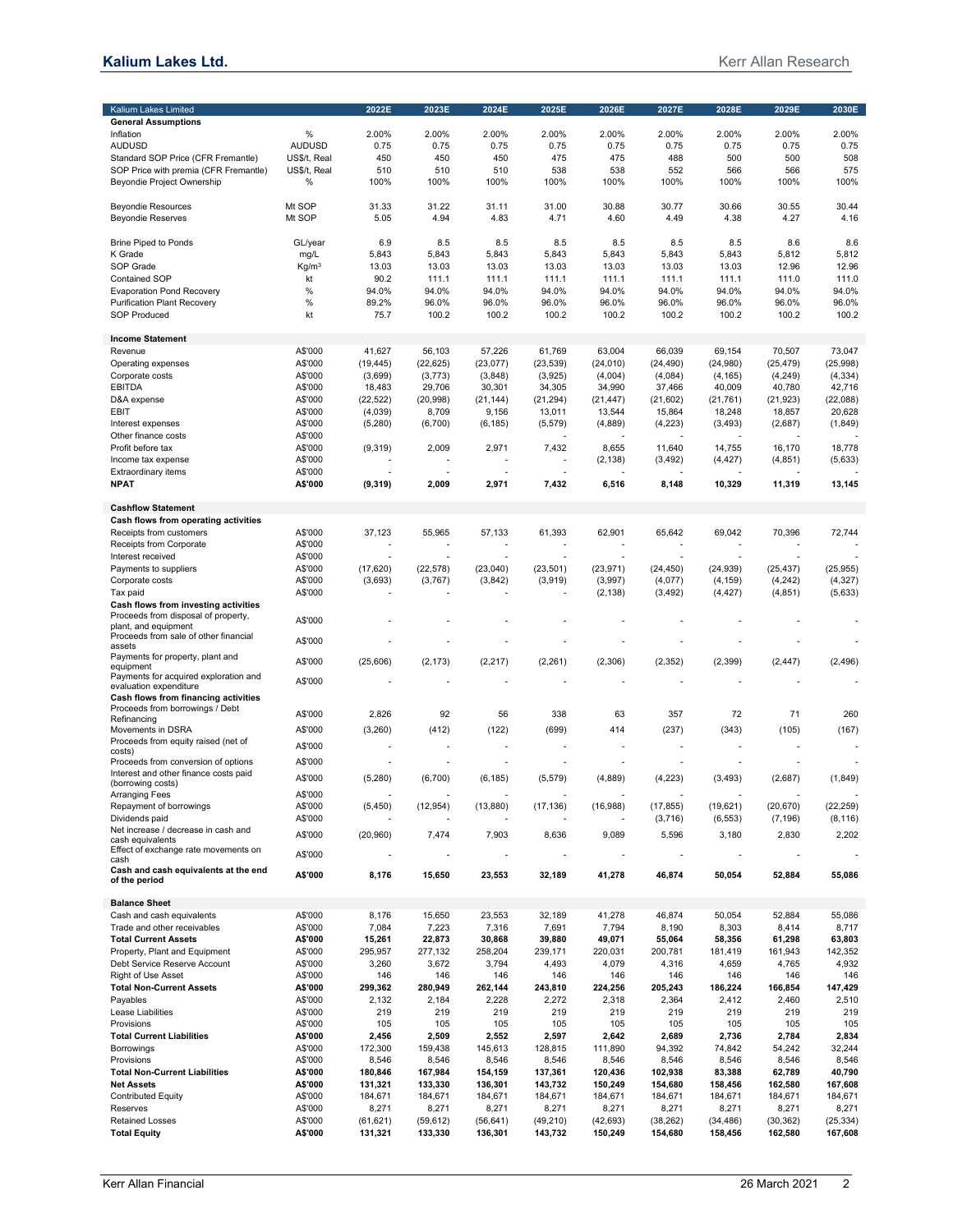### **Valuation up 25% on higher capacity, looming production**

Our updated Sum of Parts valuations for Stage 1 (100ktpa only) and Stage 2 (100-200ktpa SOP) are presented in Table 1. The increased production capacity and updated valuation date have lifted our valuations to A\$0.31/sh for the 100ktpa case, and A\$0.42/sh for the staged 100-200ktpa case. KLL at Stage 1 represents a 43% premium to the current A\$0.23/sh share price, while Stage 2 reflects an 82% premium (fully diluted basis). Our A\$0.30/sh price target is inline with our fully diluted Stage 1 valuation. We anticipate these valuation gaps will narrow as the company continues to deliver the Beyondie SOP project on time and budget, and on a successful commissioning and transition to production. Further valuation / share price catalysts may come from confirmation of the 120ktpa production capacity rate via low capital intensity opportunities, an updated Ore Reserve, and further detail on the potential for incorporation of a magnesium by-product revenue stream.

|                                     |            | 100ktpa          |                | 100ktpa-200ktpa |                  |                |
|-------------------------------------|------------|------------------|----------------|-----------------|------------------|----------------|
| <b>Sum of Parts Valuation</b>       | <b>NPV</b> | <b>Undiluted</b> | <b>Diluted</b> | <b>NPV</b>      | <b>Undiluted</b> | <b>Diluted</b> |
|                                     | A\$M       | A\$/sh           | A\$/sh         | A\$M            | A\$/sh           | A\$/sh         |
| Beyondie SOP Project                | 457.0      | 0.58             | 0.55           | 550.9           | 0.66             | 0.62           |
| Carnegie SOP JV (KLL 70%)           | 14.7       | 0.02             | 0.02           | 14.7            | 0.02             | 0.02           |
| Corporate                           | (61.2)     | (0.07)           | (0.07)         | (68.6)          | (0.08)           | (0.08)         |
| <b>Tax Shield</b>                   | 33.2       | 0.04             | 0.04           | 41.8            | 0.05             | 0.05           |
| Debt                                | (175.1)    | (0.21)           | (0.20)         | (175.1)         | (0.21)           | (0.20)         |
| Cash                                | 7.7        | 0.01             | 0.01           | 7.7             | 0.01             | 0.01           |
| <b>Total Value of Common Equity</b> | 276.3      | 0.37             | 0.35           | 371.4           | 0.44             | 0.42           |
| Issued Shares (million)             |            | 839.2            | 889.2          |                 | 839.2            | 889.2          |
| Premium to share price (%)          |            | 43%              | 35%            |                 | 92%              | 82%            |

#### **Table 1. Sum of Parts Valuation at 31 March 2022**

Source: Kerr Allan estimates

To achieve 100ktpa SOP production, we have increased brine flows into the ponds by 6%, while keeping the extracted brine volume in our mine plan constant. We have also assumed a 5% increase across our grade profile. The increased production rates have reduced our base case 100ktpa mine plan by 3.25 years to 49 years, and the Staged 100-200ktpa by 1.5 years to 28 years; immaterial changes compared to the valuation impacts of increased production. Our Sum of Parts valuations have been rolled forward two quarters to March quarter 2022, when our modelled production has almost ramped up to the 100ktpa run rate.

#### **Our take on the increasing guidance**

KLL's guidance increase is underpinned by 1) refining conservative plant availability and utilisation assumptions made by KLL management in the BFS; 2) identification of conservative design elements in the German-engineered SOP plant, and 3) positive brine grade reconciliation vs Ore Reserve grades.

The September 2018 BFS assumed 7,500 operating hours per annum (85% asset utilisation) or 44 weeks of the year. We suspect the SOP plant as built has fewer maintenance requirements / more efficient maintenance schedules, so the plant can operate for longer periods. The design conservatism may reflect the Germans' aim to avoid any penalties under the performance guarantees, and perhaps also meet incentives to exceed nameplate capacity.

Finally, higher than expected brine grades coupled with the identified avenues to increase plant throughput provide KLL with the ability to deliver its 11% increase in production capacity. KLL appears confident these grades can be sustained longer term, and we would expect a positive impact on the Ore Reserve in due course.

#### **Targeting 120ktpa SOP capacity**

The company's announcement suggests it has already identified potential low capital intensity opportunities to help achieve a further lift in production from 100ktpa to 120ktpa. We expect these opportunities will relate to further plant de-bottlenecking, which will be better understood as the plant is commissioned. KLL could also consider adding MOP to its circuit, which Compass Minerals does at its Great Lake salt operation in Utah. This would assist in managing upstream bottlenecks in the ponds or process plant, and allow KLL to take advantage of short-term local demand spikes for SOP.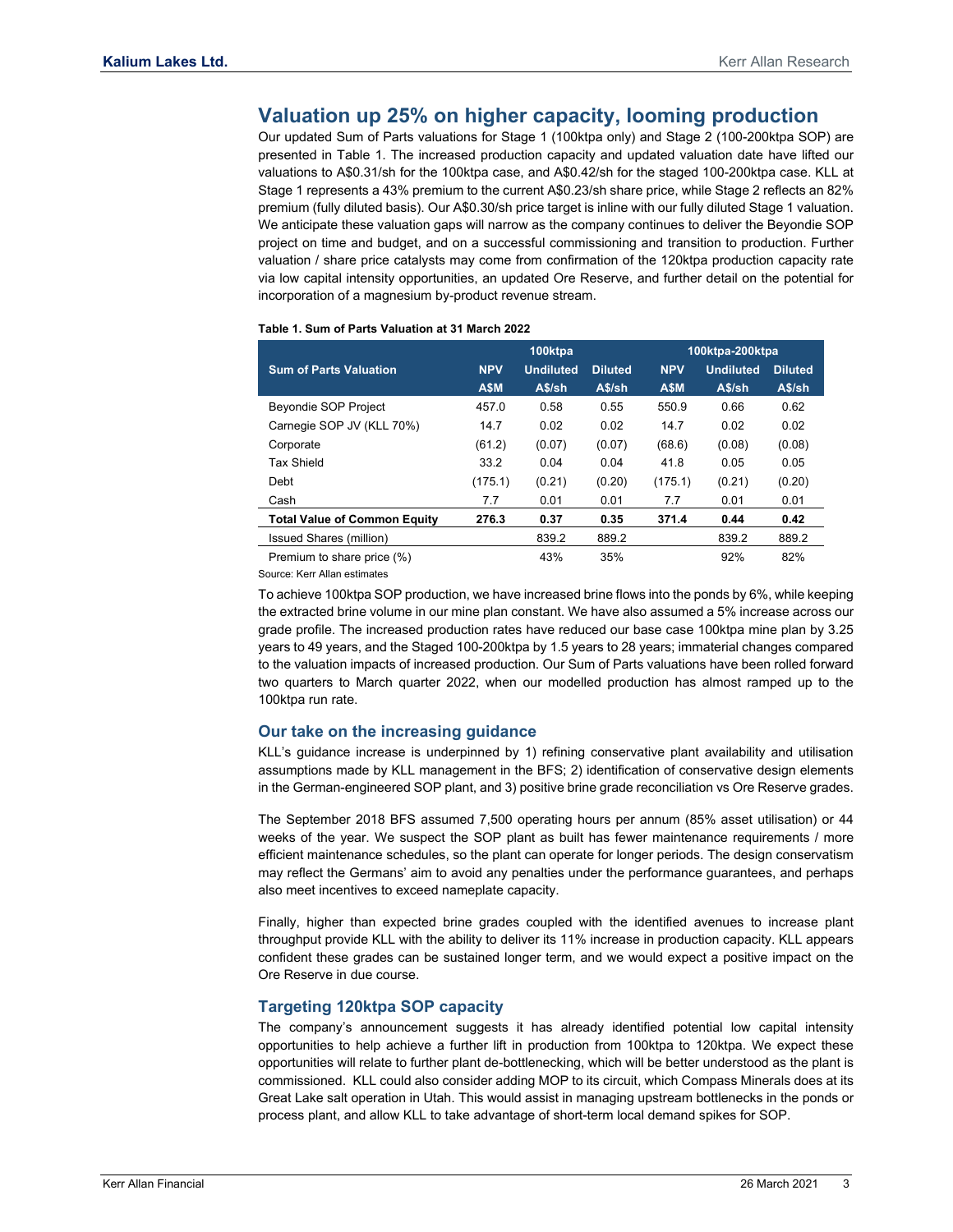#### **The bigger picture**

KLL's production plans to date have focused on establishing an initial operation at the western edge of the project, which is phased from 100ktpa to 200ktpa using brine extracted from Ten Mile Lake and Lake Sunshine only, before a further potential expansion incorporating Mineral Resources from the eastern lakes. The rationale has been to growth with the market, so as not to weaken pricing with excess supply.

The company's announcement on 23 March 2021 revealed KLL has completed an internal concept study on an operation incorporating brine sourced from its eastern lakes, which would be a departure from the strategy outlined above. We view the focus on the broader operation as noteworthy and see it as KLL examining how best to position itself for an expanding SOP market. These considerations may reflect an improving SOP market and /or may also be strategic in helping to limit new entrants to the market. Finally, we expect KLL will be assessing scale vs capital trade-offs, to determine the most efficient use of capital in any expansion to address the market.



**Figure 1. The Eastern Lakes in KLL's Stage 2 do not form part of the current mine plan** 

Source: KLL ASX Announcement 23 March 2021